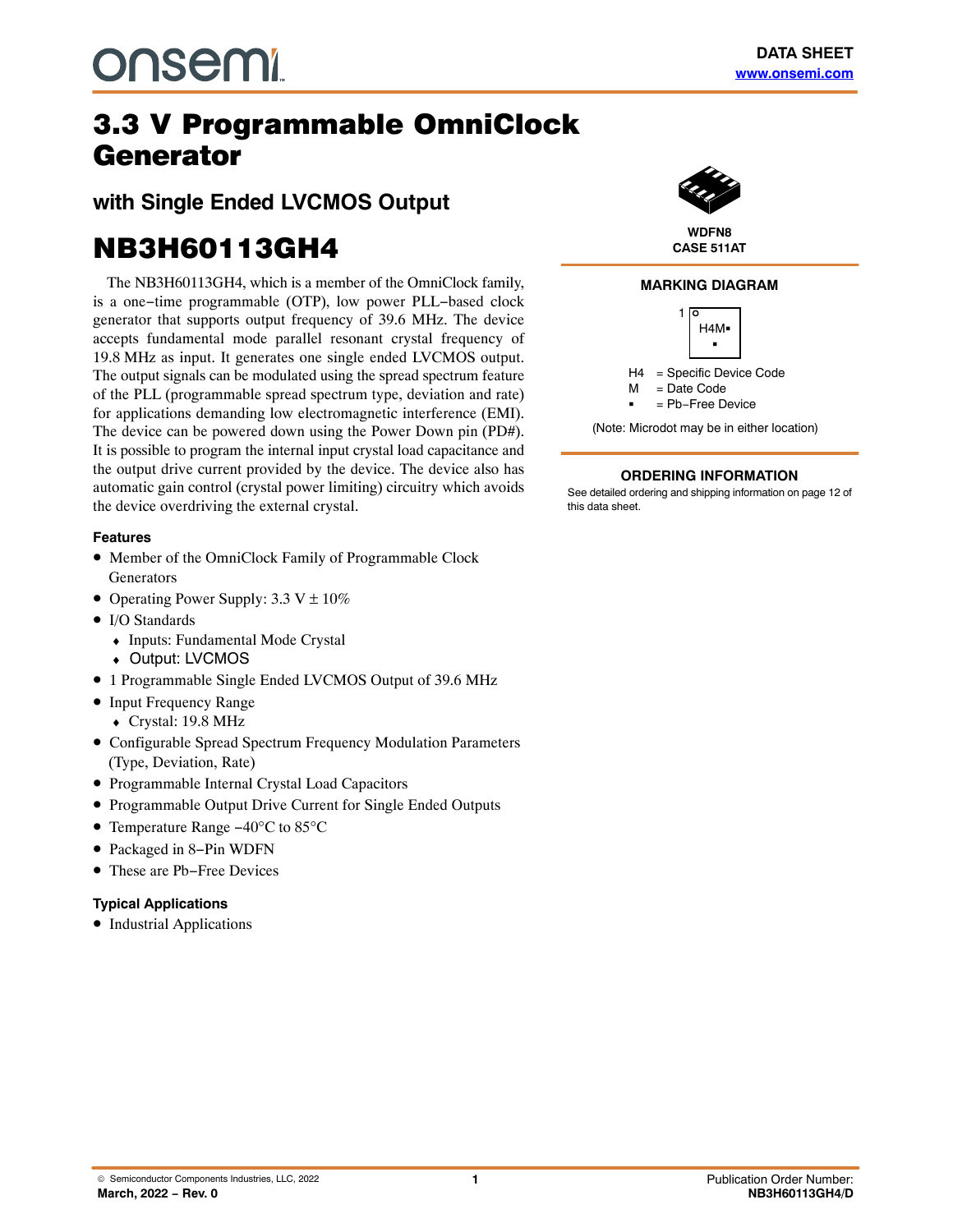## **BLOCK DIAGRAM**



#### **Notes:**

- 2. Dotted lines are the programmable control signals to internal IC blocks.
- 3. PD# has internal pull down resistor.

#### **Figure 1. Simplified Block Diagram**

## **PIN FUNCTION DESCRIPTION**



#### **Figure 2. Pin Connections (Top View) – WDFN8**

<sup>1.</sup> CLK0 configured to be one single−ended LVCMOS output.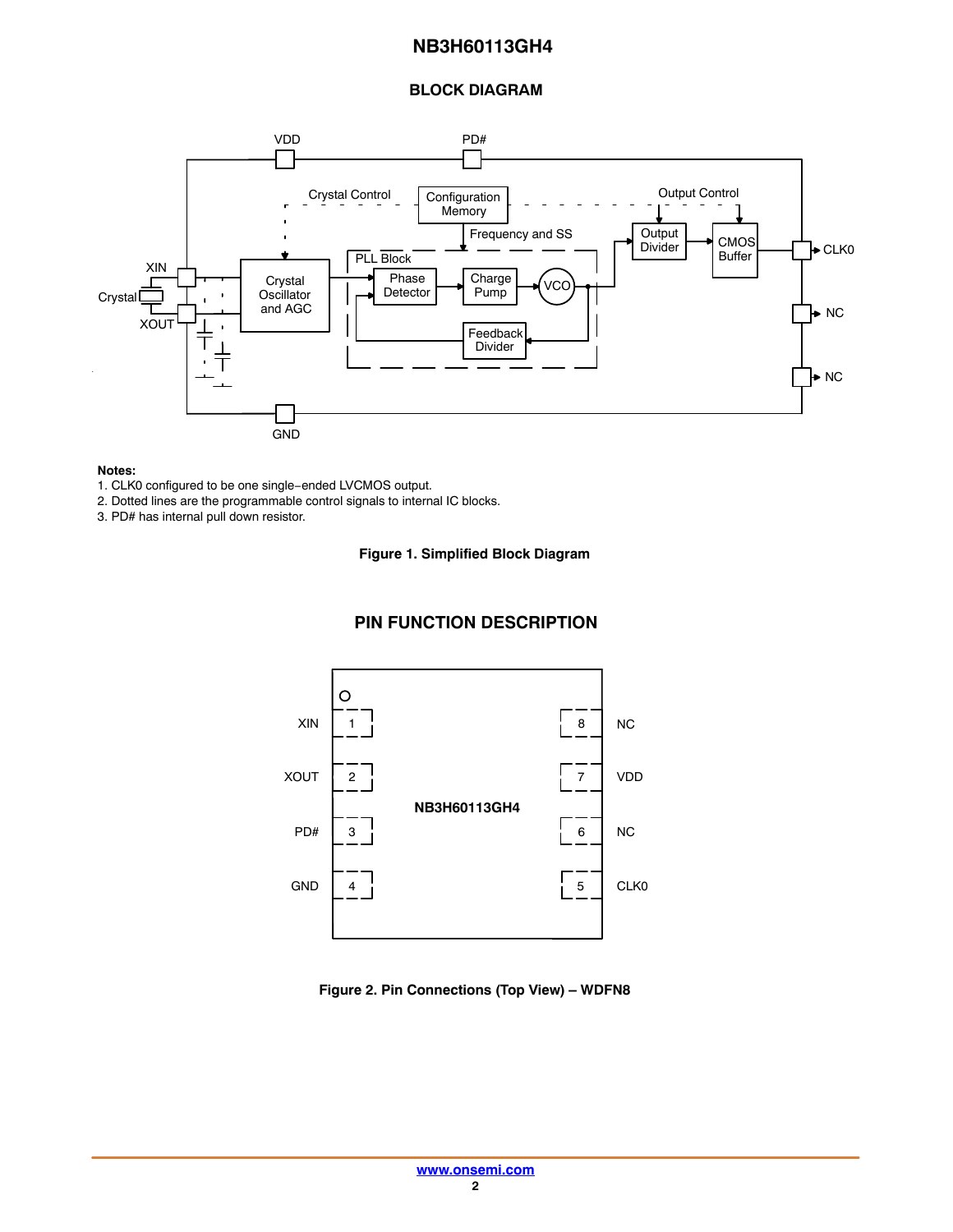## <span id="page-2-0"></span>**Table 1. PIN DESCRIPTION**

| Pin No.        | <b>Pin Name</b> | Pin Type                  | <b>Description</b>                                                                                                                                                                                    |
|----------------|-----------------|---------------------------|-------------------------------------------------------------------------------------------------------------------------------------------------------------------------------------------------------|
|                | XIN             | Input                     | 19.8 MHz crystal input connection                                                                                                                                                                     |
| $\mathfrak{p}$ | <b>XOUT</b>     | Output                    | Crystal output.                                                                                                                                                                                       |
| 3              | PD#             | Input                     | Asynchronous LVCMOS input. Active Low Master Reset to disable the device and set<br>outputs Low. Internal pull-down resistor. This pin needs to be pulled High for normal op-<br>eration of the chip. |
| 4              | <b>GND</b>      | Ground                    | Power supply ground                                                                                                                                                                                   |
| 5              | <b>CLK0</b>     | Single<br>Ended<br>Output | Supports 39.6 MHz Single-Ended LVCMOS signals The single ended output will be LOW<br>and will be complementary LOW/HIGH until the PLL has locked and the frequency has<br>stabilized.                 |
| 6              | NC.             | SE.<br>Output             | Not used. To be left open floating.                                                                                                                                                                   |
|                | VDD             | Power                     | 3.3 V power supply                                                                                                                                                                                    |
| 8              | NC.             | SE.<br>Output             | Not used. To be left open floating.                                                                                                                                                                   |

### **Table 2. POWER DOWN FUNCTION TABLE**

| PD# | <b>Function</b>     |
|-----|---------------------|
|     | Device Powered Down |
|     | Device Powered Up   |

## **TYPICAL CRYSTAL PARAMETERS**

Crystal: Fundamental Mode Parallel Resonant Frequency: 19.8 MHz

### **Table 3. MAX CRYSTAL LOAD CAPACITORS RECOMMENDATION**

| <b>Crystal Frequency Range</b> | <b>Max Cap Value</b> |
|--------------------------------|----------------------|
| 12 MHz - 27 MHz                | 20 pF                |

Shunt Capacitance (C0): 12 pF (Max) Equivalent Series Resistance (ESR): 60  $\Omega$  (Max)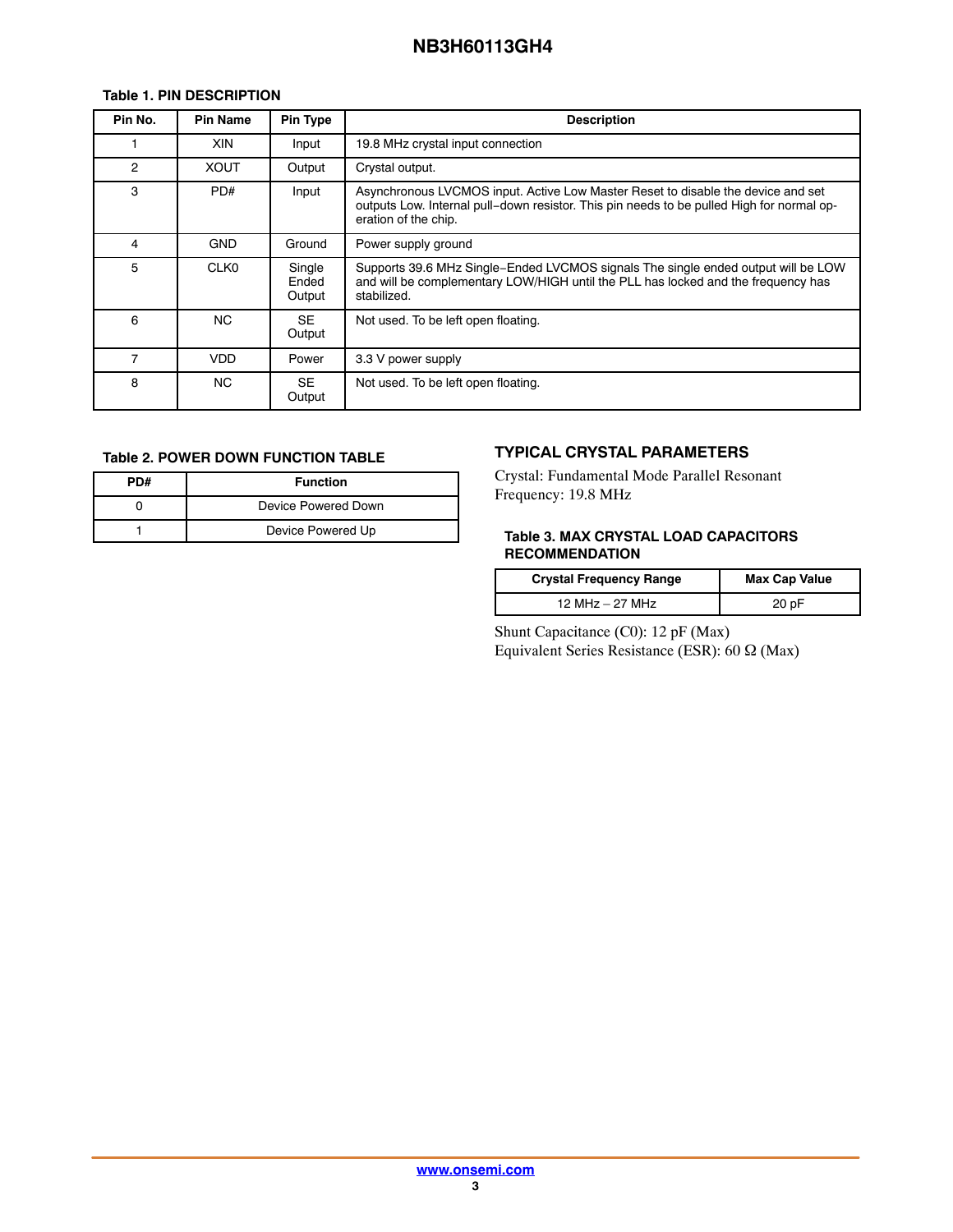#### **FUNCTIONAL DESCRIPTION**

The NB3H60113GH4 is a 3.3 V programmable, single ended clock generator, designed to meet the clock requirements for industrial markets. It has a small package size and it requires low power during operation and while in standby. This device provides the ability to configure a

number of parameters as detailed in the following section. The One−Time Programmable memory allows programming and storing of one configuration in the memory space.



**Figure 3. Power Supply Noise Suppression**

#### **Power Supply**

## *Device Supply*

The NB3H60113GH4 is designed to work with a 3.3 V VDD power supply. In order to suppress power supply noise it is recommended to connect decoupling capacitors of  $0.1 \mu$ F and  $0.01 \mu$ F close to the VDD pin as shown in Figure 3.

#### **Clock Input**

#### *Input Frequency*

The clock input block can be programmed to use a fundamental mode crystal 19.8 MHz. When using output frequency modulation for EMI reduction, for optimal performance, it is recommended to use crystals with frequency more than 6.75 MHz as input. Crystals with ESR values of up to 150  $\Omega$  are supported. When using a crystal input, it is important to set crystal load capacitor values correctly to achieve good performance.

#### *Programmable Crystal Load Capacitors*

The provision of internal programmable crystal load capacitors eliminates the necessity of external load capacitors for standard crystals. The internal load capacitor can be programmed to any value between 4.36 pF and 20.39 pF with a step size of 0.05 pF. Refer to Table [3](#page-2-0) for

recommended maximum load capacitor values for stable operation. There are three modes of loading the crystal – with internal chip capacitors only, with external capacitors only or with the both internal and external capacitors. Check with the crystal vendor's load capacitance specification for setting of the internal load capacitors. The minimum value of 4.36 pF internal load capacitor need to be considered while selecting external capacitor value. These will be bypassed when using an external reference clock.

#### *Automatic Gain Control (AGC)*

The Automatic Gain Control (AGC) feature adjusts the gain to the input clock based on its signal strength to maintain a good quality input clock signal level. This feature takes care of low clock swings fed from external reference clocks and ensures proper device operation. It also enables maximum compatibility with crystals from different manufacturers, processes, quality and performance. AGC also takes care of the power dissipation in the crystal; avoids over driving the crystal and thus extending the crystal life. In order to calculate the AGC gain accurately and avoid increasing the jitter on the output clocks, the user needs to provide crystal load capacitance as well as other crystal parameters like ESR and shunt capacitance (C0).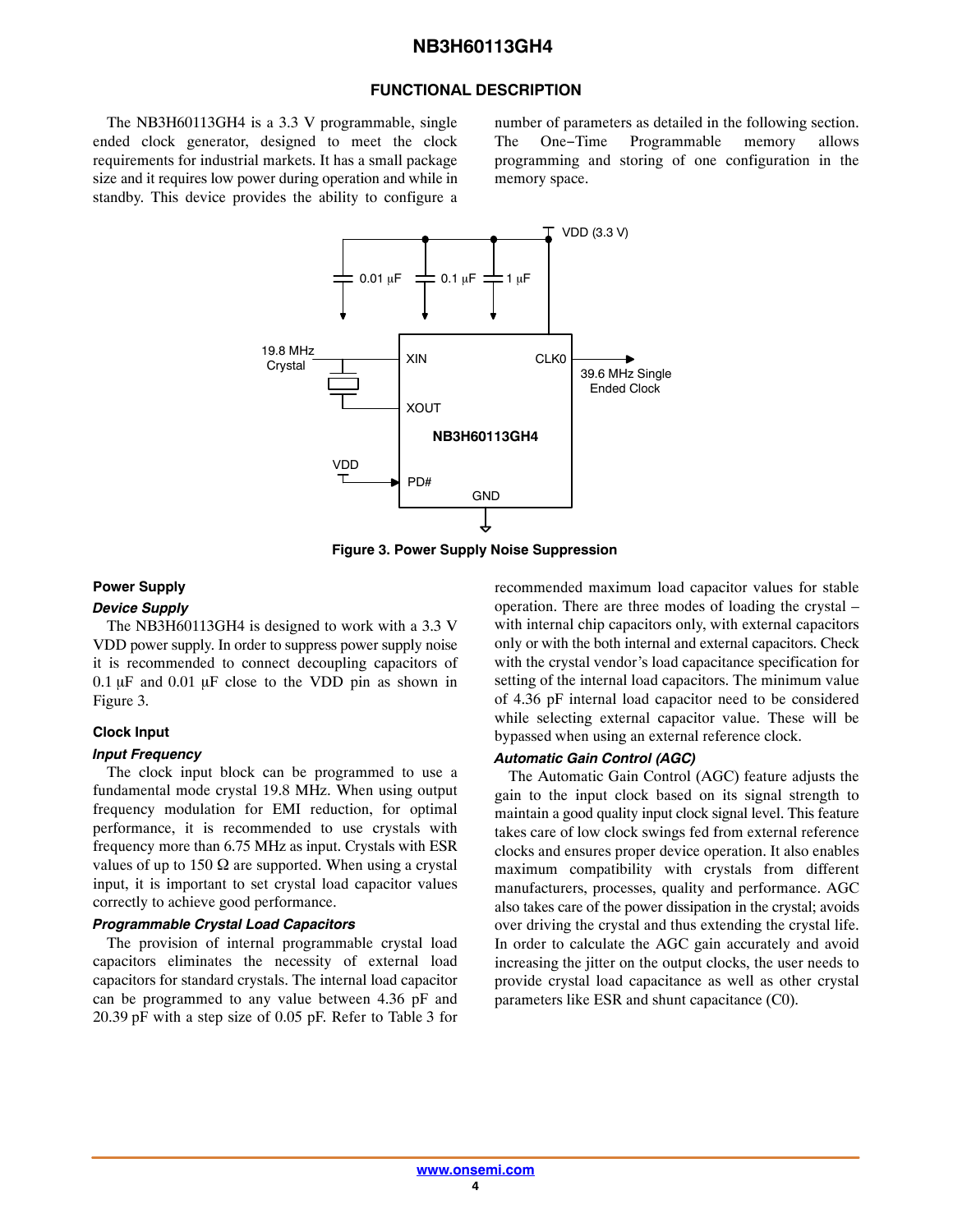## **Programmable Clock Outputs** *Output Type and Frequency*

The NB3H60113GH4 provides one independent single ended LVCMOS output. The device supports any single ended output with frequency modulation. It should be noted that certain combinations of output frequencies and spread spectrum configurations may not be recommended for optimal and stable operation.

### *Programmable Output Drive*

The drive strength or output current of the LVCMOS clock output is programmable. For  $V_{DD}$  of 3.3 V four distinct levels of LVCMOS output drive strengths can be selected and here max drive is selected.

#### *Spread Spectrum Frequency Modulation*

Spread spectrum is a technique using frequency modulation to achieve lower peak electromagnetic interference (EMI). It is an elegant solution compared to techniques of filtering and shielding. The NB3H60113GH4 modulates the output of its PLL in order to "spread" the bandwidth of the synthesized clock, decreasing the peak amplitude at the center frequency and at the frequency's harmonics. This results in significantly lower system EMI compared to the typical narrow band signal produced by oscillators and most clock generators. Lowering EMI by increasing a signal's bandwidth is called 'spread spectrum modulation'. Refer Figure 4.





The outputs of the NB3H60113GH4 is programmed to have center spread of  $\pm 1\%$ . Additionally, the frequency modulation rate is also programmable. Frequency modulation of 30 kHz is selected. Spread spectrum, when on, applies to all the outputs of the device. There exists a tradeoff between the input clock frequency and the desired spread spectrum profile. For certain combinations of input frequency and modulation rate, the device operation could be unstable and should be avoided. For spread spectrum applications, the following limits are recommended:

 $Fin$  (Min) = 6.75 MHz Fmod (range) =  $30$  kHz to  $130$  kHz Fmod (Max) = Fin  $/$  225

For any input frequency selected, above limits must be observed for a good spread spectrum profile.

### **Control Inputs**

### *Power Down*

Power saving mode can be activated through the power down PD# input pin. This input is an LVCMOS active Low Master Reset that disables the device and sets outputs Low. By default it has an internal pull−down resistor. The chip functions are disabled by default and when PD# pin is pulled high the chip functions are activated.

### **Configuration Space**

NB3H60113GH4 has one Configuration. Table 4 shows the example of device configuration.

| <b>Input Frequency</b> | <b>Output Frequency</b> | VDD  | SS% | <b>SS Mod Rate</b> | <b>Output Enable</b> | <b>Output Drive</b> |
|------------------------|-------------------------|------|-----|--------------------|----------------------|---------------------|
| 19.8 MHz               | $CLKO = 39.6 MHz$       | 3.3V | 1%۔ | 30 kHz             | $CLKO =$             | $CLKO = 16 mA$      |

#### **Table 4. PROGRAMMED CONFIGURATION**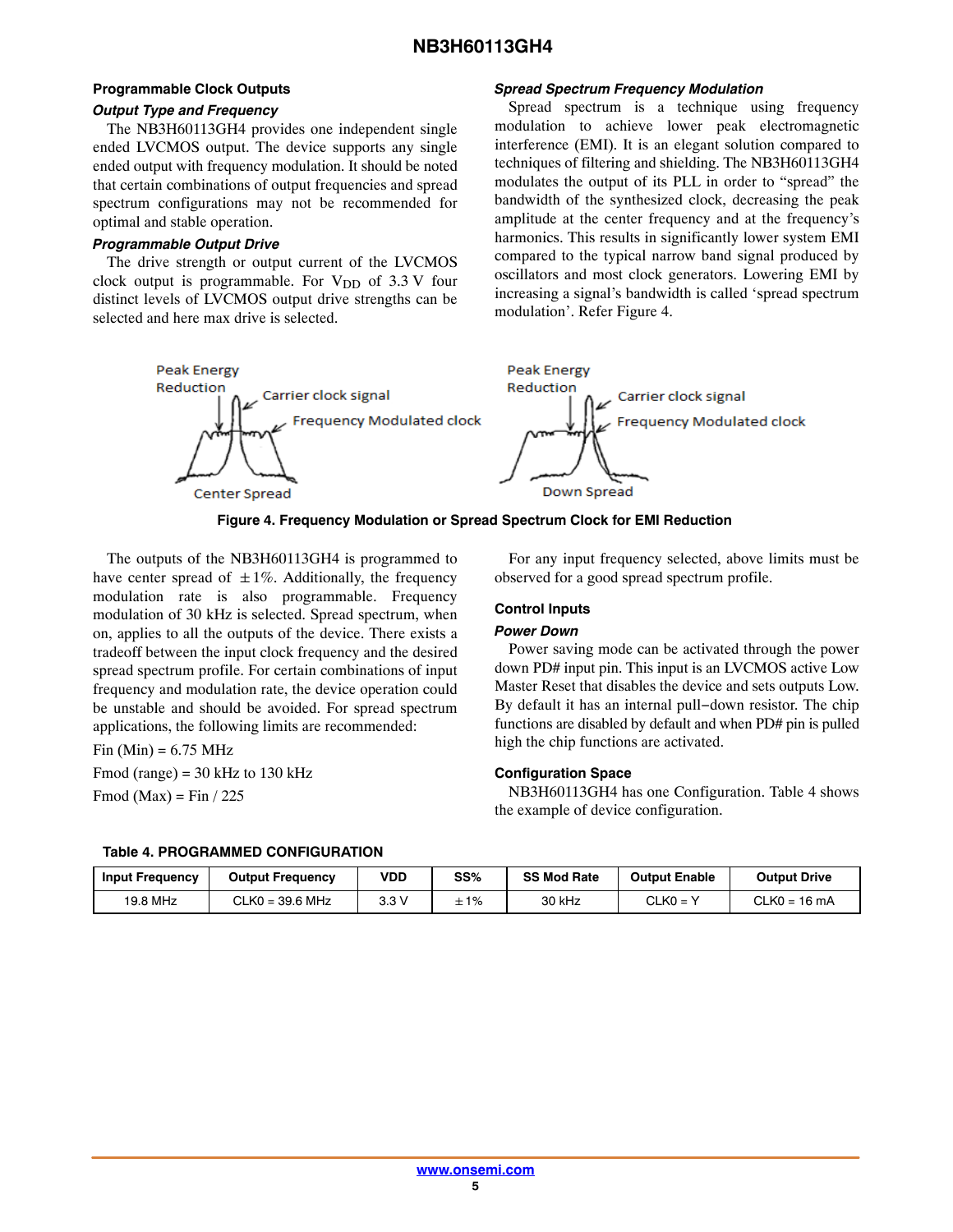#### **Table 5. ATTRIBUTES**

| <b>Characteristic</b>                                          | Value                |
|----------------------------------------------------------------|----------------------|
| <b>ESD Protection Human Body Model</b>                         | $2$ kV               |
| Internal Input Default State Pull up/ down Resistor            | 50 k $\Omega$        |
| Moisture Sensitivity, Indefinite Time Out of Dry Pack (Note 1) | MSL <sub>1</sub>     |
| Flammability Rating Oxygen Index: 28 to 34                     | UL 94 V-0 @ 0.125 in |
| <b>Transistor Count</b>                                        | 130 k                |
| Meets or exceeds JEDEC Spec EIA/JESD78 IC Latchup Test         |                      |
|                                                                |                      |

1. For additional information, see Application Note AND8003/D.

### **Table 6. ABSOLUTE MAXIMUM RATING** (Note 2)

| Symbol                      | <b>Parameter</b>                                                           | Rating              | Unit         |                                |
|-----------------------------|----------------------------------------------------------------------------|---------------------|--------------|--------------------------------|
| <b>VDD</b>                  | Positive power supply with respect to Ground                               | $-0.5$ to $+4.6$    | V            |                                |
| $V1$ , $VO$                 | Input/Output Voltage with respect to chip ground                           | $-0.5$ to VDD + 0.5 | v            |                                |
| $T_A$                       | Operating Ambient Temperature Range (Industrial Grade)                     | $-40$ to $+85$      | $^{\circ}C$  |                                |
| $\mathsf{T}_{\text{STG}}$   | Storage temperature                                                        | $-65$ to $+150$     | $^{\circ}$ C |                                |
| $\mathsf{T}_{\mathsf{SOL}}$ | Max. Soldering Temperature (10 sec)                                        |                     | 265          | $^{\circ}C$                    |
| $\theta$ JA                 | Thermal Resistance (Junction-to-ambient)<br>0 Ifpm<br>(Note 3)<br>500 Ifpm |                     | 129<br>84    | $\degree$ C/W<br>$\degree$ C/W |
| $\theta_{\text{JC}}$        | Thermal Resistance (Junction-to-case)                                      |                     | 35 to 40     | $\degree$ C/W                  |
| $\mathsf{T}_{\mathsf{J}}$   | Junction temperature                                                       |                     | 125          | $^{\circ}$ C                   |

Stresses exceeding those listed in the Maximum Ratings table may damage the device. If any of these limits are exceeded, device functionality should not be assumed, damage may occur and reliability may be affected.

2. Maximum ratings applied to the device are individual stress limit values (not normal operating conditions) and not valid simultaneously. If stress limits are exceeded device functional operation is not implied, damage may occur and reliability may be affected.

3. JEDEC standard multilayer board − 2S2P (2 signal, 2 power). ESD51.7 type board. Back side Copper heat spreader area 100 sq mm, 2 oz (0.070 mm) copper thickness.

## **Table 7. RECOMMENDED OPERATION CONDITIONS**

| Symbol                | <b>Parameter</b>                                  | <b>Condition</b>           | Min  | Typ  | Max  | Unit       |
|-----------------------|---------------------------------------------------|----------------------------|------|------|------|------------|
| <b>V<sub>DD</sub></b> | Core Power Supply Voltage                         | 3.3 V operation            | 2.97 | 3.3  | 3.63 |            |
| <b>CL</b>             | Clock output load capacitance for<br>LVCMOS clock | $f_{\text{out}}$ < 100 MHz |      |      | 15   | pF         |
| fclkin                | <b>Crystal Input Frequency</b>                    | <b>Fundamental Crystal</b> |      | 19.8 |      | <b>MHz</b> |
| $C_X$                 | XIN / XOUT pin stray Capacitance                  | Note 4                     |      | 4.5  |      | pF         |
| $C_{XL}$              | Crystal Load Capacitance                          |                            |      | 10   |      | pF         |
| <b>ESR</b>            | <b>Crystal ESR</b>                                |                            |      |      | 60   | Ω          |

Functional operation above the stresses listed in the Recommended Operating Ranges is not implied. Extended exposure to stresses beyond the Recommended Operating Ranges limits may affect device reliability.

4. The XIN / XOUT pin stray capacitance needs to be subtracted from crystal load capacitance (along with PCB and trace capacitance) while selecting appropriate load for the crystal in order to get minimum ppm error.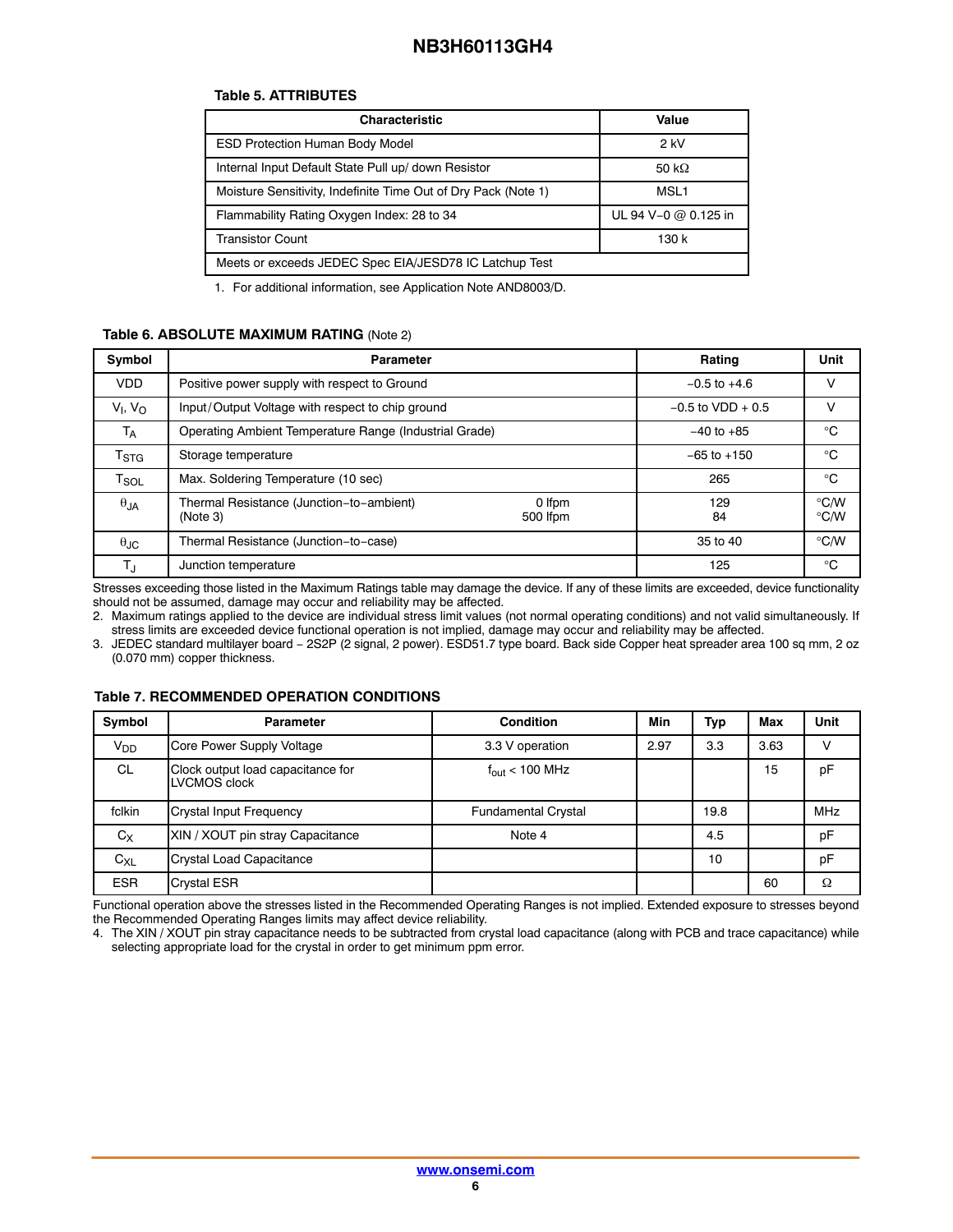| Symbol               | <b>Parameter</b>                                             | <b>Condition</b>                                                                                                                    | Min                  | Typ  | Max                  | Unit   |
|----------------------|--------------------------------------------------------------|-------------------------------------------------------------------------------------------------------------------------------------|----------------------|------|----------------------|--------|
| $I$ DD 3.3 V         | Power Supply current                                         | Configuration Dependent.<br>$V_{DD}$ = 3.3 V, T <sub>A</sub> = 25°C,<br>$XTAL = 19.8 MHz$<br>CLK0 = 39.6 MHz, 16 mA<br>output drive |                      | 26   |                      | mA     |
| <b>I</b> PD          | Power Down Supply Current                                    | PD# is Low to make all outputs OFF                                                                                                  |                      |      | 20                   | μA     |
| $V_{\text{IH}}$      | Input HIGH Voltage                                           | Pin XIN                                                                                                                             | 0.65 V <sub>DD</sub> |      | $V_{DD}$             | $\vee$ |
|                      |                                                              | Pin PD#                                                                                                                             | 0.85 V <sub>DD</sub> |      | $V_{DD}$             |        |
| $V_{IL}$             | Input LOW Voltage                                            | Pin XIN                                                                                                                             | 0                    |      | 0.35 V <sub>DD</sub> | $\vee$ |
|                      |                                                              | Pin PD#                                                                                                                             | 0                    |      | 0.15 V <sub>DD</sub> |        |
| Zo                   | Nominal Output Impedance                                     | Configuration Dependent. 16 mA drive                                                                                                |                      | 22   |                      | Ω      |
| R <sub>PUP/PD</sub>  | Internal Pull up/ Pull down resistor                         | $V_{DD} = 3.3 V$                                                                                                                    |                      | 50   |                      | kΩ     |
| Cprog                | Programmable Internal Crystal Load<br>Capacitance            | <b>Configuration Dependent</b>                                                                                                      | 4.36                 |      | 20.39                | pF     |
|                      | Programmable Internal Crystal Load<br>Capacitance Resolution |                                                                                                                                     |                      | 0.05 |                      | pF     |
| Cin                  | Input Capacitance                                            | Pin PD#                                                                                                                             |                      | 4    | 6                    | pF     |
| <b>LVCMOS OUTPUT</b> |                                                              |                                                                                                                                     |                      |      |                      |        |
| $V_{OH}$             | Output HIGH Voltage                                          | $V_{DD} = 3.3 V$<br>$I_{OH} = 16$ mA $0.75*V_{DD}$                                                                                  |                      |      |                      | V      |

| <b>Table 8. DC ELECTRICAL CHARACTERISTICS</b> ( $V_{DD}$ = 3.3 V $\pm$ 10%, GND = 0 V, T <sub>A</sub> = -40°C to 85°C, Notes 5, 6) |  |
|------------------------------------------------------------------------------------------------------------------------------------|--|
|------------------------------------------------------------------------------------------------------------------------------------|--|

NOTE: Device will meet the specifications after thermal equilibrium has been established when mounted in a test socket or printed circuit board with maintained transverse airflow greater than 500 lfpm.

 $V_{OL}$  Output LOW Voltage  $V_{DD} = 3.3 \text{ V}$   $I_{OL} = 16 \text{ mA}$   $0.25 \text{*V}_{DD}$ 

Product parametric performance is indicated in the Electrical Characteristics for the listed test conditions, unless otherwise noted. Product performance may not be indicated by the Electrical Characteristics if operated under different conditions.

5. Measurement taken with single ended clock outputs terminated with test load capacitance of 5 pF and 15 pF. See Figure [6](#page-8-0).

6. Parameter guaranteed by design verification not tested in production.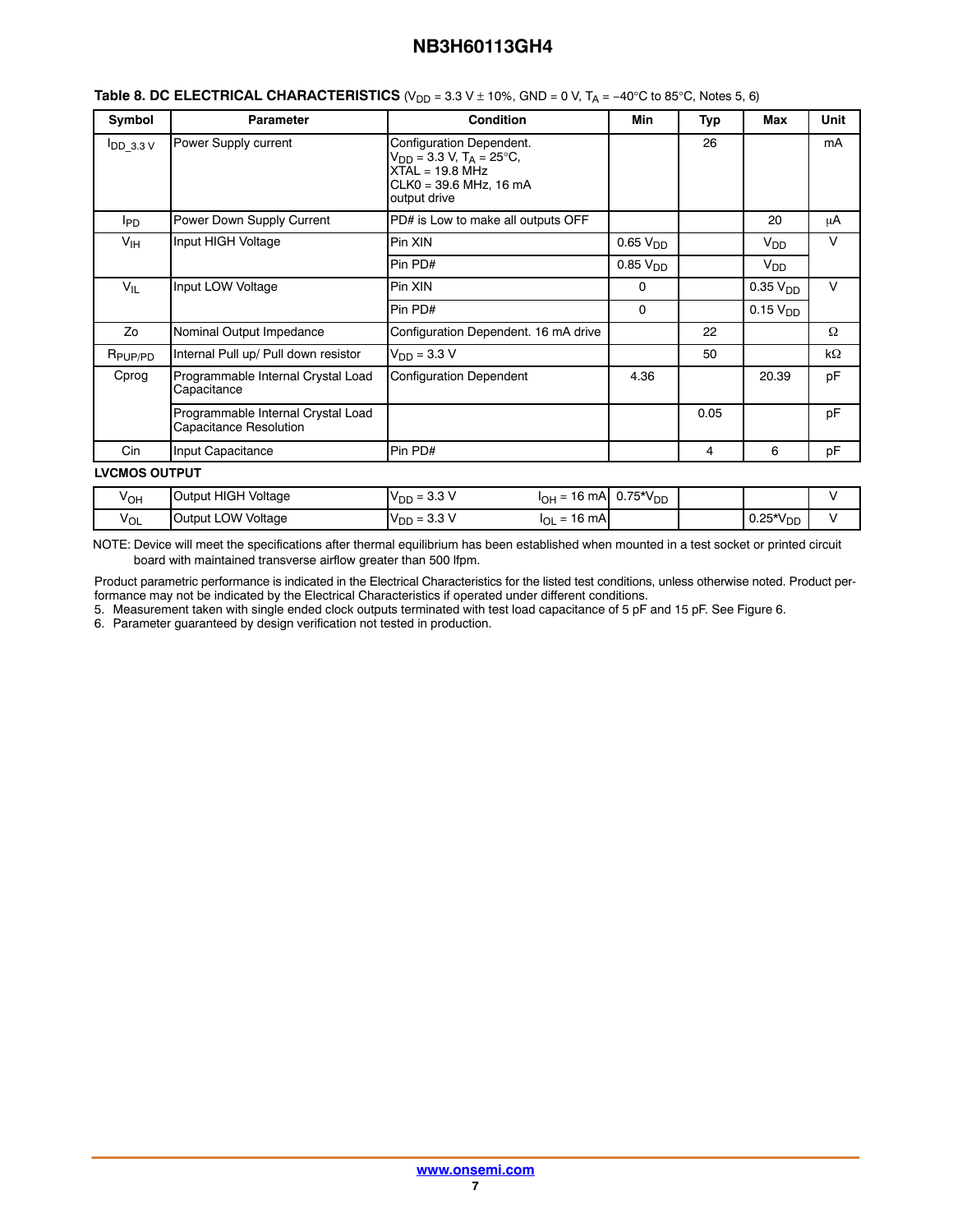#### **Table 9. AC ELECTRICAL CHARACTERISTICS**

( $V_{DD}$  = 3.3 V  $\pm$  10%; GND = 0 V, T<sub>A</sub> = -40°C to 85°C, Notes 7, 8 and 10)

| Symbol                 | <b>Parameter</b>                                                     | <b>Conditions</b>                                                                                                  | Min | Typ   | Max | Unit       |
|------------------------|----------------------------------------------------------------------|--------------------------------------------------------------------------------------------------------------------|-----|-------|-----|------------|
| fout                   | Single Ended Output Frequency                                        |                                                                                                                    |     | 39.6  |     | <b>MHz</b> |
| <b>f<sub>MOD</sub></b> | Spread Spectrum Modulation Rate                                      | fclkin $\geq 6.75$ MHz                                                                                             |     | 30    |     | kHz        |
| SS                     | <b>Percent Spread Spectrum</b><br>(deviation from nominal frequency) | <b>Center Spread</b>                                                                                               |     | ±1    |     | %          |
| SSC <sub>RED</sub>     | Spectral Reduction, 3rd harmonic                                     | $\omega$ SS = ±1%, f <sub>out</sub> = 39.6 MHz,<br>fclkin = $19.8$ MHz crystal,<br>RES BW at 30 kHz. LVCMOS Output |     | $-10$ |     | dB         |
| t <sub>PU</sub>        | Stabilization time from Power-up                                     | $V_{DD}$ = 3.3 V with Frequency Modulation                                                                         |     | 3.0   |     | ms         |
| t <sub>PD</sub>        | Stabilization time from Power Down                                   | Time from falling edge on PD# pin to<br>tri-stated outputs (Asynchronous)                                          |     | 3.0   |     | ms         |
| Eppm                   | <b>Synthesis Error</b>                                               | <b>Configuration Dependent</b>                                                                                     |     | 0     |     | ppm        |

**SINGLE ENDED OUTPUTS** ( $V_{DD}$  = 3.3 V ±10%,  $T_A$  =  $-40^{\circ}$ C to 85°C, Notes 7, 8 and 10)

| UITTER-3.3 V                          | Period Jitter Peak-to-Peak | Configuration Dependent. 19.8 MHz xtal<br>input, $f_{\text{out}}$ = 39.6 MHz, SS off<br>(Notes 9, 10 and 11, see Figure 8) |    | 100 |    | ps |
|---------------------------------------|----------------------------|----------------------------------------------------------------------------------------------------------------------------|----|-----|----|----|
|                                       | Cycle-Cycle Peak Jitter    | Configuration Dependent. 19.8 MHz xtal<br>input, $f_{\text{out}}$ = 39.6 MHz, SS off<br>(Notes 9, 10 and 11, see Figure 8) |    | 100 |    |    |
| t <sub>r</sub> / t <sub>f 3.3 V</sub> | <b>Rise/Fall Time</b>      | Measured between 20% to 80% with<br>15 pF load, $f_{\text{out}}$ = 39.6 MHz,<br>$V_{DD} = 3.3 V$ ,<br>Max Drive            |    |     |    | ns |
| t <sub>DC</sub>                       | Output Clock Duty Cycle    | $V_{DD} = 3.3 V$<br>Duty Cycle of Ref clock is 50%<br><b>PLL Clock</b>                                                     | 45 | 50  | 55 | %  |

NOTE: Device will meet the specifications after thermal equilibrium has been established when mounted in a test socket or printed circuit board with maintained transverse airflow greater than 500 lfpm.

Product parametric performance is indicated in the Electrical Characteristics for the listed test conditions, unless otherwise noted. Product performance may not be indicated by the Electrical Characteristics if operated under different conditions.

7. Parameter guaranteed by design verification not tested in production.

8. Measurement taken from single ended clock terminated with test load capacitance of 5 pF and 15 pF. See Figures [5,](#page-8-0) [6](#page-8-0) and [7.](#page-8-0)

9. Measurement taken from single−ended waveform

10.AC performance parameters like jitter change based on the output frequency, spread selection, power supply and loading conditions of the output. For application specific AC performance parameters, please contact **onsemi**.

11. Period jitter Sampled with 10000 cycles, Cycle−cycle jitter sampled with 1000 cycles. Jitter measurement may vary. Actual jitter is dependent on Input jitter and edge rate, number of active outputs, inputs and output frequencies, supply voltage, temperature, and output load.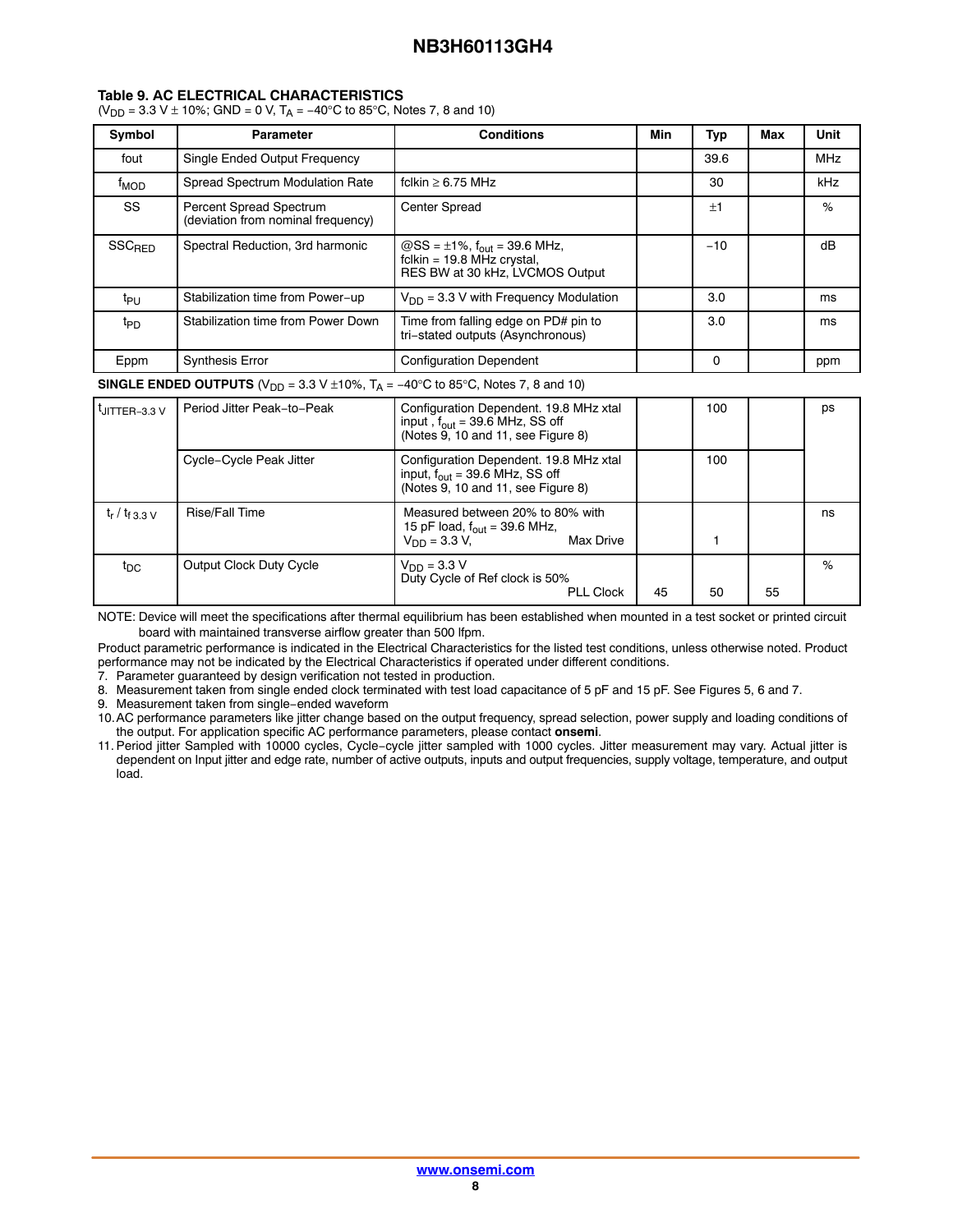## **SCHEMATIC FOR OUTPUT TERMINATION**

<span id="page-8-0"></span>



## **PARAMETER MEASUREMENT TEST CIRCUITS**



**Figure 6. LVCMOS Parameter Measurement**

## **TIMING MEASUREMENT DEFINITIONS**



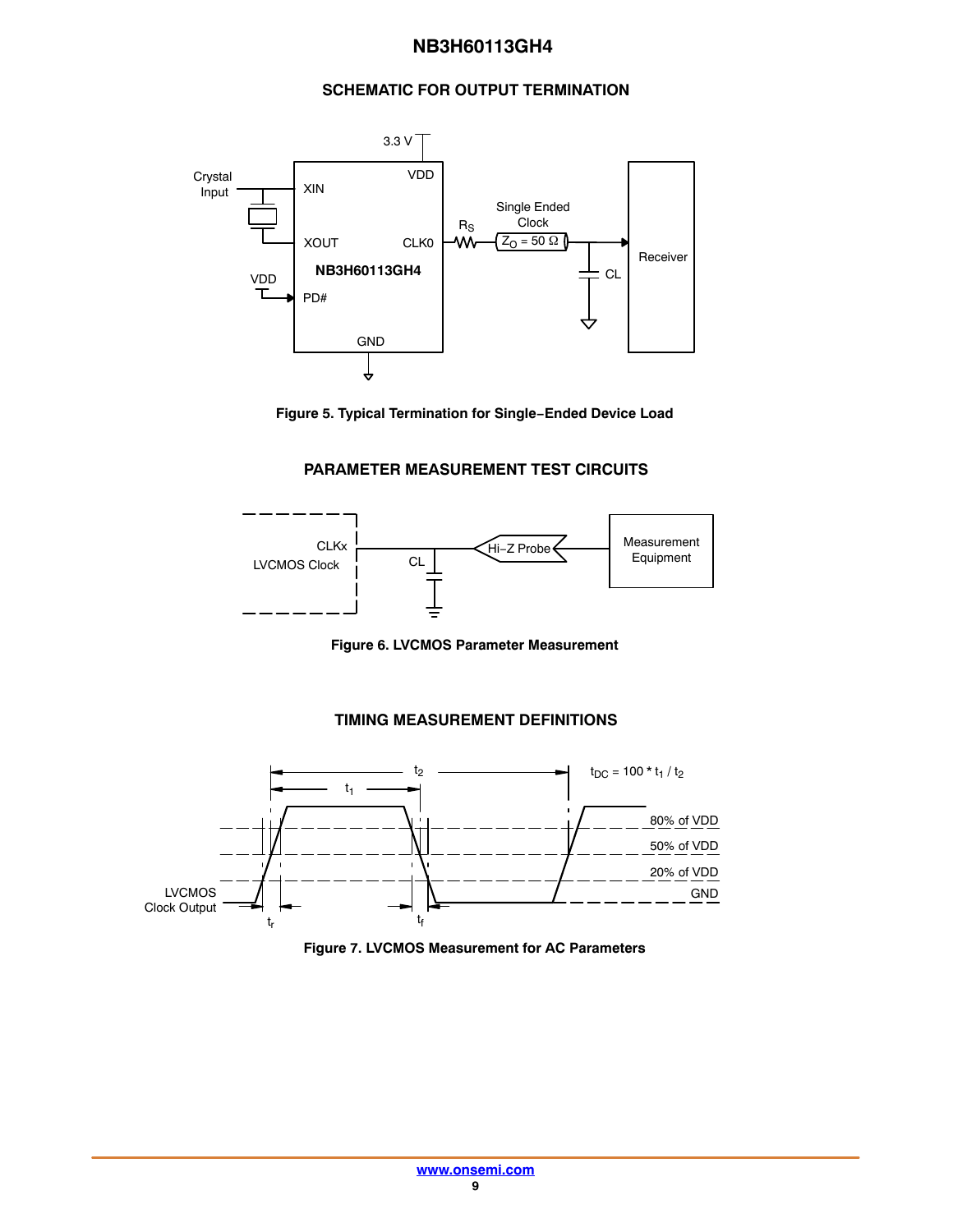<span id="page-9-0"></span>



**Figure 9. Output Enable/ Disable and Power Down Functions**

#### **APPLICATION GUIDELINES**

#### **Crystal Input Interface**

Figure 10 shows the NB3H60113GH4 device crystal oscillator interface using a typical parallel resonant fundamental mode crystal. A parallel crystal with loading capacitance  $C_L$  = 18 pF would use C1 = 32 pF and C2 = 32 pF as nominal values, assuming 4 pF of stray capacitance per line.

$$
C_L = (C1 + Cstray)/2
$$
; C1 = C2

The frequency accuracy and duty cycle skew can be fine−tuned by adjusting the C1 and C2 values. For example, increasing the C1 and C2 values will reduce the operational frequency. Note R1 is optional and may be  $0 \Omega$ .



**Figure 10. Crystal Interface Loading**

#### **Output Interface and Terminations**

The NB3H60113GH4 consists of a unique Multi Standard Output Driver to support LVCMOS standards. The required termination changes must be considered and taken care of by the system designer.

#### **LVCMOS Interface**

LVCMOS output swings rail-to-rail up to  $V_{DD}$  supply and can drive up to 15 pF load at higher drive strengths. The output buffer's drive is programmable up to four steps, here in this device maximum drive current setting is choosen. (See Figure [11](#page-10-0) and Table 10). Drive strength must be configured high for driving higher loads. The slew rate of the clock signal increases with higher output current drive for the same load. The software lets the user choose the load drive current value per LVCMOS output based on the  $V_{DD}$ supply selected.

| <b>Table 10. LVCMOS DRIVE LEVEL SETTINGS</b> |  |
|----------------------------------------------|--|
|----------------------------------------------|--|

| <b>VDD Supply</b> | <b>Load Current Setting</b><br><b>Max Load Current</b> |  |
|-------------------|--------------------------------------------------------|--|
| 33 V              | $16 \text{ mA}$                                        |  |

The load current consists of the static current component (varies with drive) and dynamic current component. For any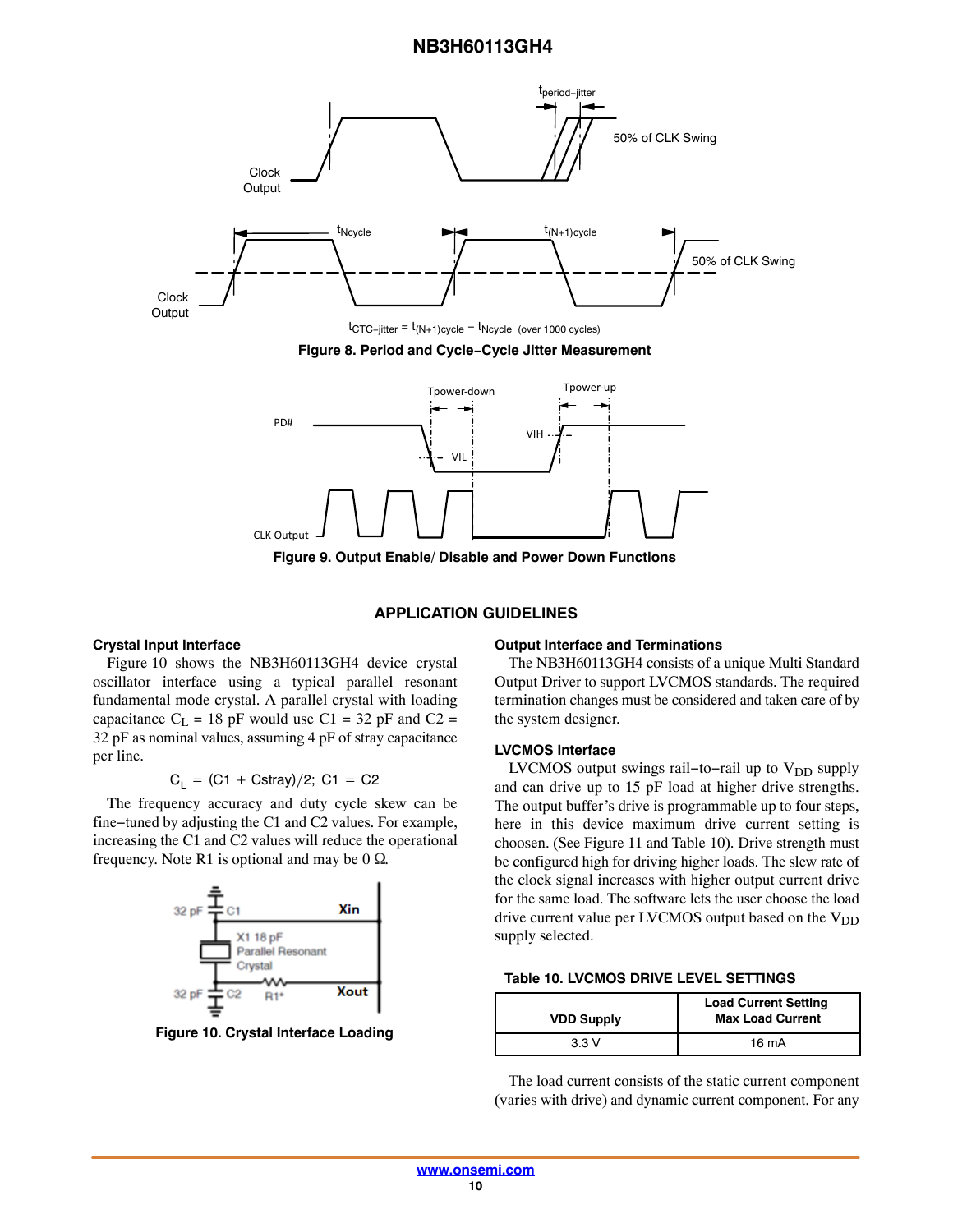<span id="page-10-0"></span>supply voltage, the dynamic load current range per LVCMOS output can be approximated by formula –

$$
\mathsf{IDD} = \mathsf{f}_{\mathsf{out}} \star \mathsf{C}_{\mathsf{load}} \star \mathsf{VDD}
$$

 $C<sub>load</sub>$  includes the load capacitor connected to the output, the pin capacitor posed by the output pin (typically 5 pF) and the cap load posed by the receiver input pin.  $C_{load} = (CL +$ Cpin+ Cin)

An optional series resistor Rs can be connected at the output for impedance matching, to limit the overshoots and ringings.



**Figure 11. Simplified LVCMOS Output Structure**

#### **Recommendation for Clock Performance**

Clock performance is specified in terms of Jitter in time the domain and Phase noise in frequency domain. Details and measurement techniques of Cycle−cycle jitter, period jitter, TIE jitter and Phase Noise are explained in application note AND8459/D.

In order to have a good clock signal integrity for minimum data errors, it is necessary to reduce the signal reflections. Reflection coefficient can be zero only when the source impedance equals the load impedance. Reflections are based on signal transition time (slew rate) and due to impedance mismatch. Impedance matching with proper termination is required to reduce the signal reflections. The amplitude of overshoots is due to the difference in impedance and can be minimized by adding a series resistor (Rs) near the output pin. Greater the difference in impedance, greater is the amplitude of the overshoots and subsequent ripples. The ripple frequency is dependant on the signal travel time from the receiver to the source. Shorter traces results in higher ripple frequency, as the trace gets longer the travel time increases, reducing the ripple frequency. The ripple

frequency is independent of signal frequency, and only depends on the trace length and the propagation delay. For eg. On an FR4 PCB with approximately 150 ps/ inch of propagation rate, on a 2 inch trace, the ripple frequency  $= 1$  $/(150 \text{ ps} * 2 \text{ inch} * 5) = 666.6 \text{ MHz};$  [5 = number of times] the signal travels, 1 trip to receiver plus 2 additional round trips]

PCB traces should be terminated when trace length tr/f /  $(2^*$  tprate); tr/f = rise/ fall time of signal, tprate = propagation rate of trace.



**Figure 12. Signal Reflection Components**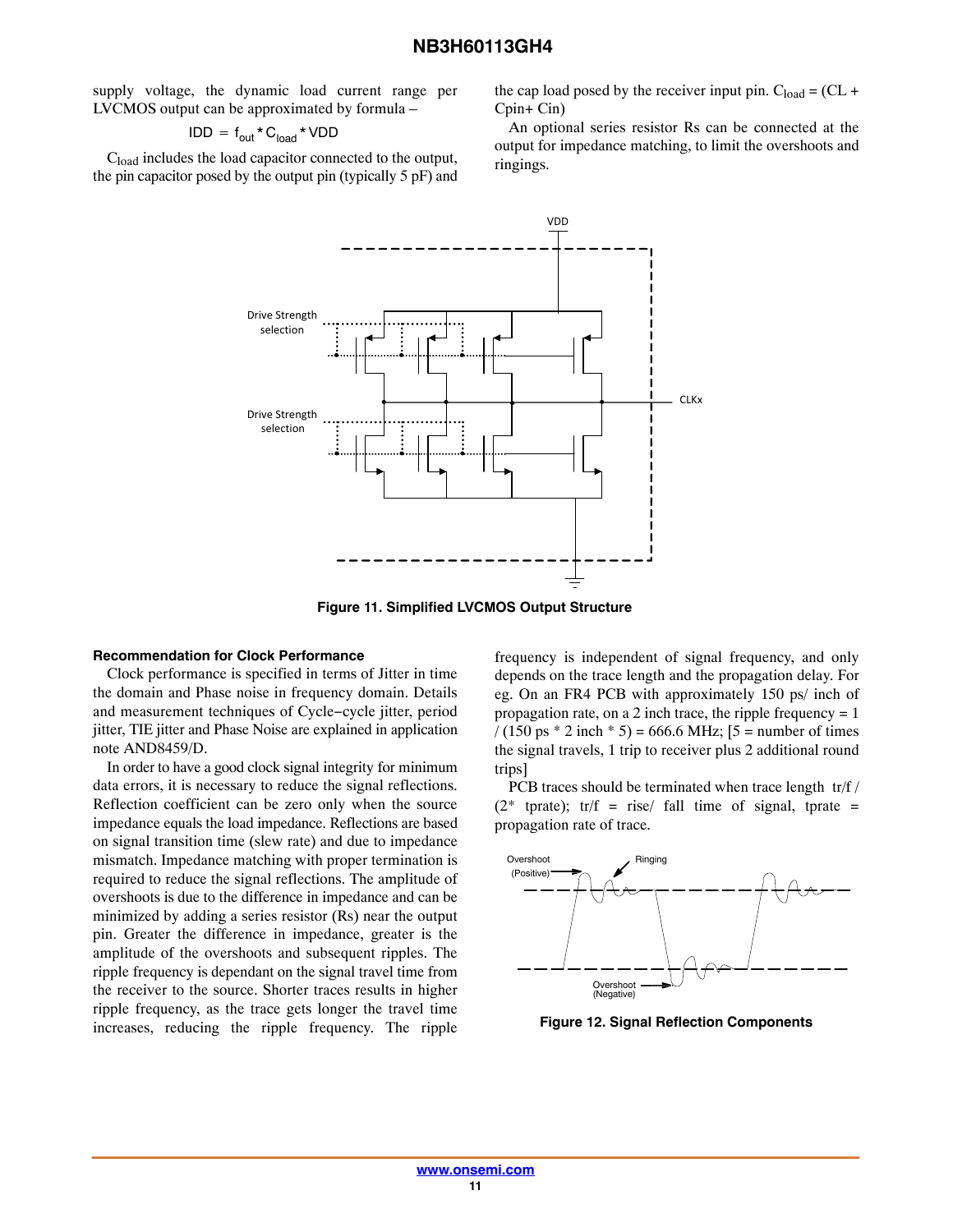#### <span id="page-11-0"></span>**PCB Design Recommendation**

For a clean clock signal waveform it is necessary to have a clean power supply for the device. The device must be isolated from system power supply noise. A  $0.1 \mu$ F and a  $2.2 \mu$ F decoupling capacitor should be mounted on the component side of the board as close to the VDD pin as possible. No vias should be used between the decoupling capacitor and VDD pin. The PCB trace to VDD pin and the ground via should be kept thicker and as short as possible. All the VDD pins should have decoupling capacitors.

Stacked power and ground planes on the PCB should be large. Signal traces should be on the top layer with minimum vias and discontinuities and should not cross the reference planes. The termination components must be placed near the source or the receiver. In an optimum layout all components are on the same side of the board, minimizing vias through other signal layers.

#### **Device Applications**

The NB3H60113GH4 is targeted mainly for the Industrial market segment and can be used as per the examples below as per Figure 13.

#### *Clock Generator*

Consumer applications require single reference clock sources at various locations in the system. This part can function as a clock generating IC for applications requiring a reference clock for interface.



### **Figure 13. Application as Clock Generator**

NOTE: LVCMOS signal level cannot be translated to a higher level of LVCMOS voltage.

#### **ORDERING INFORMATION**

| <b>Device</b>     | Case  | Package            | Shipping <sup>+</sup> |
|-------------------|-------|--------------------|-----------------------|
| NB3H60113GH4MTR2G | 511AT | DFN-8<br>(Pb-Free) | 3000 / Tape & Reel    |

†For information on tape and reel specifications, including part orientation and tape sizes, please refer to our Tape and Reel Packaging Specifications Brochure, BRD8011/D.